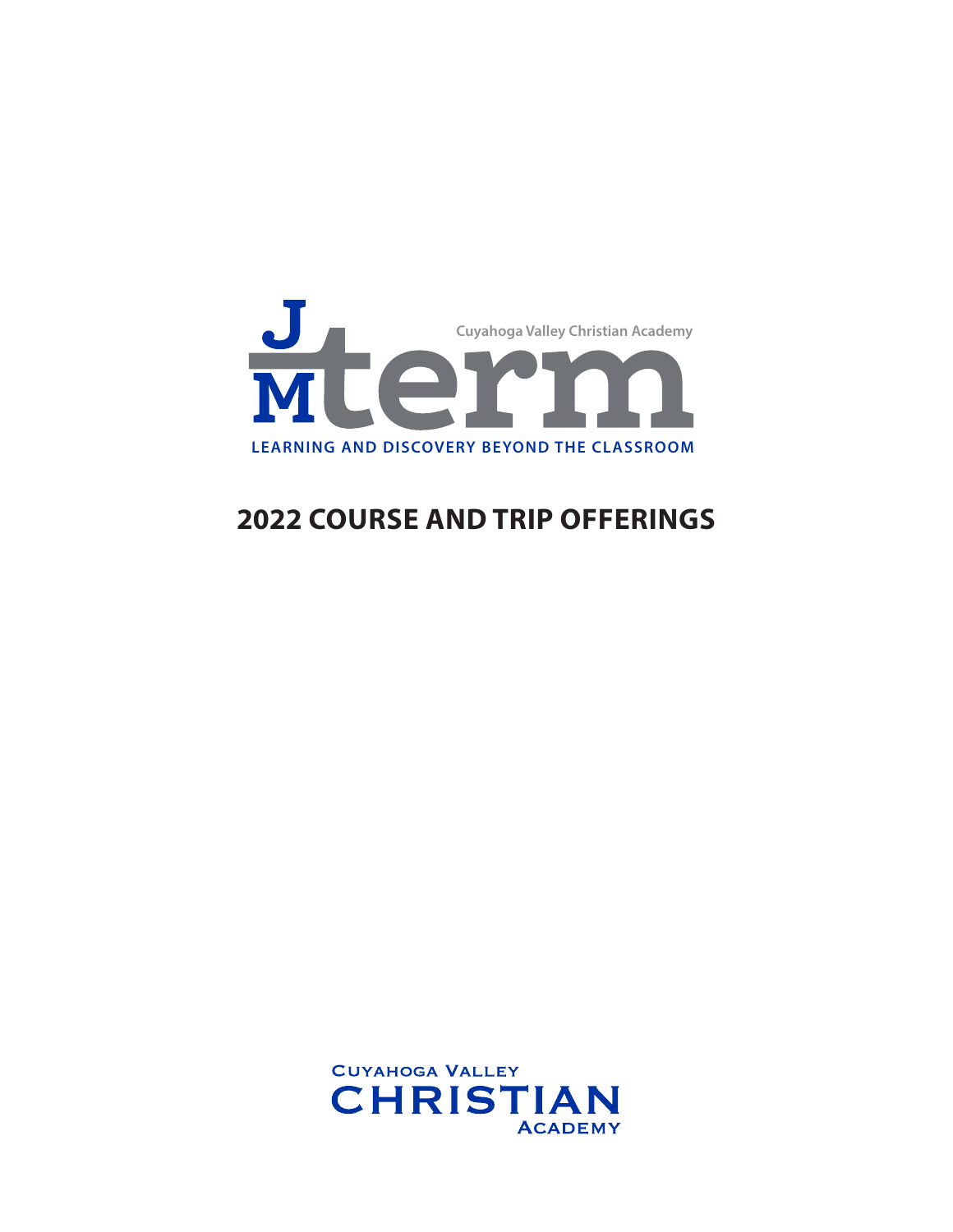Welcome to March Term 2022 (March 21-25, 2022)!

Our January and March term sessions (Jterm and Mterm) increase opportunities for learning and exploration that challenge our students in areas of interest and also encourage deeper faculty-student relationships through enrichment electives, educational travel, service, mission trips, and Career Experience Opportunities.

The **Middle School Mterm** program (grades 6-8) is designed to cultivate spiritual, educational, and personal growth in each student. Each middle school grade participates in a unified Mterm experience allowing students a unique and developmentally appropriate time of experiential learning and class bonding. **Middle school students are automatically enrolled in their Mterm.** More detailed packets and information for *Excelerate* (6th grade), *Elevate* (7th grade) and *Prepare to Believe* (8th grade) will be forthcoming from the leaders of these experiences.

Participation in Mterm is a graduation requirement for all students in grades 9-12. High school students must enroll in one of the following options:

- an AM (morning) and PM (afternoon) class session
- All-day class
- Career Experience Opportunity (grades 11-12)
- Trip

Mterm registration, for high school students, opens on Sunday afternoon, **August 29, 2021, through Tuesday, September 7, 2021.** Registration is completed online. Parents will receive a text alert on **Sunday, 8/29/21**, notifying them to check email for an important Mterm notification. Access to the online registration starts with seniors, followed by students in grades 9-11.

For students selecting an Mterm trip, a non-refundable deposit of \$175 is required at the time of registration. The balance of the trips will be split into 3 payments, due 9/30/2021, 11/23/2021, and 1/31/2022. Due to planning commitments, families are responsible for the full cost of trips for which a student is registered after September 30, 2021. [Note: Trips through Joshua Expeditions may have a different payment schedule.]

**Important Note:** All *spring athletes* are expected to select a local Mterm opportunity so they can participate in practices and games as outlined in the *CVCA Student/Parent Handbook*, page 51. Any questions or concerns regarding this policy should be directed to the athletic department.

We encourage you to spend time together as a family exploring the course offerings and discussing which options might be both beneficial and financially feasible for your child. The costs and details for each opportunity are listed in this document.

Please note: CVCA reserves the right to cancel classes or trips not meeting minimum enrollments.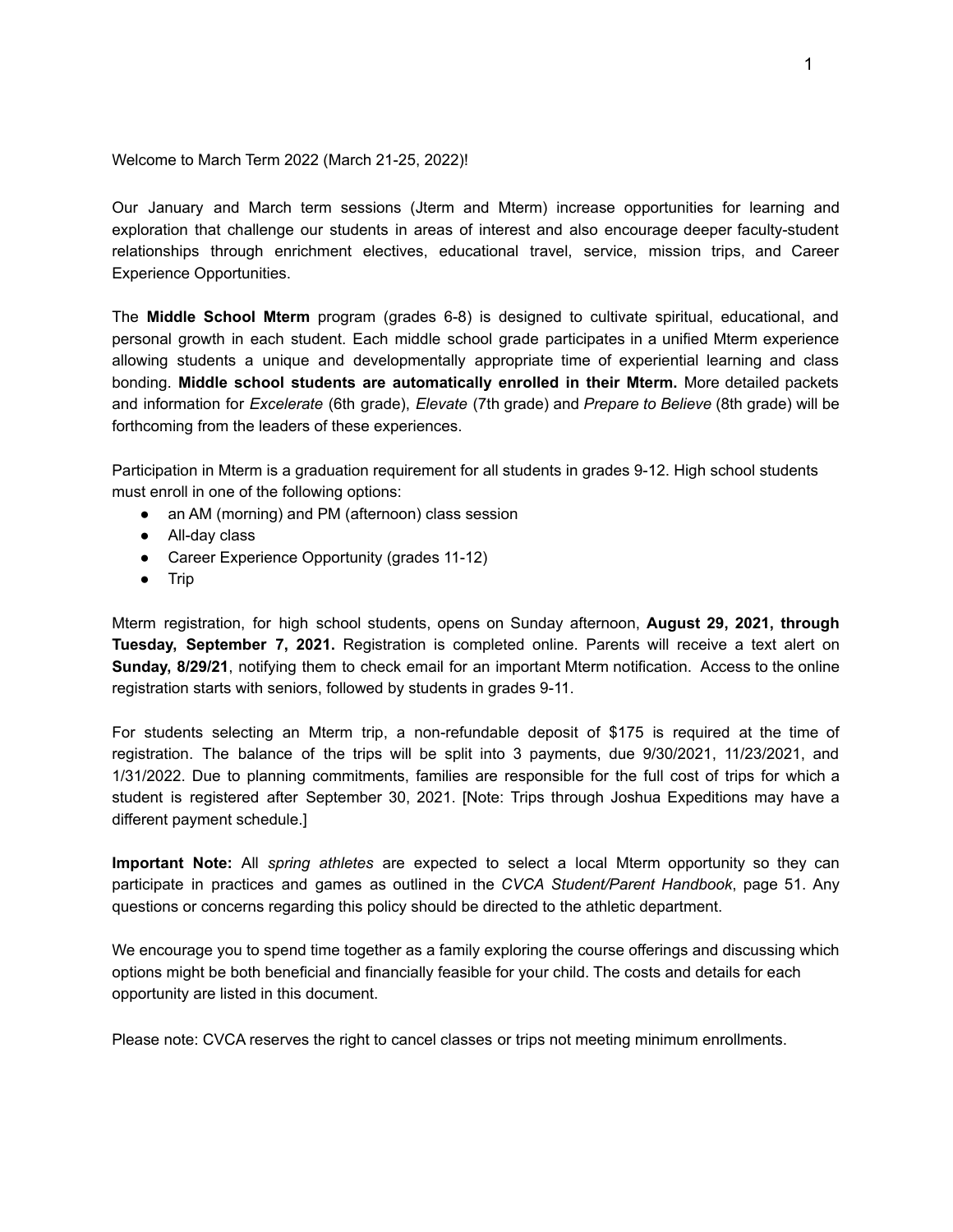# **Mterm 2022 Course Offerings and Trip Overview**

#### **Students choose both an AM/PM class or an All-day Local/On-campus course offering**

Spring athletes are expected to select a local Mterm opportunity from these lists below so they can participate in practices and games as outlined in the Student/Parent Handbook. Any questions or concerns regarding this policy should be directed to the athletic department.

| <b>AM - Morning Offerings</b><br>$8-11$ am | <b>PM - Afternoon Offerings</b><br>11:50am-2:50 pm | <b>ALL-DAY - Local/On-Campus Offerings</b><br>$8$ am $-$ 2:50 pm daily |
|--------------------------------------------|----------------------------------------------------|------------------------------------------------------------------------|
|                                            |                                                    |                                                                        |
| <b>Adulting; Not so Fast</b>               | <b>Biblical Manhood (boys only)</b>                | <b>Backyard Tourist</b>                                                |
| <b>Art Through Needlework</b>              | <b>Children's Literature</b>                       | <b>Boys Tennis (team only)</b>                                         |
| <b>Coffee Exploration</b>                  | <b>Crochet for Crisis Pregnancy</b>                | <b>Lifeguarding</b>                                                    |
| <b>Fundamentals of Coaching</b>            | <b>DriveTeam</b>                                   | <b>Meaningful Music</b>                                                |
| <b>Games Galore!</b>                       | <b>Explore the Outdoors</b>                        | <b>Project North Hill</b>                                              |
| Get Your ACT Together!™ Test Prep Series   | <b>Jewels &amp; Beads</b>                          | <b>SOMP</b>                                                            |
| <b>Historical Computer Simulations</b>     | <b>Pinterest Crafting</b>                          |                                                                        |
| <b>History of Basketball</b>               | <b>Pop to the Top with Daisy Cakes</b>             | <b>Middle School Mentors</b> (by invitation only)                      |
| <b>Jewels &amp; Beads</b>                  | <b>Students Exploring Medical Professions</b>      | <b>Career Experience Opportunity (grades 11-12)</b>                    |
| <b>Training with a Purpose</b>             |                                                    |                                                                        |

#### **Trips - Domestic**

A non-refundable deposit of \$175 is required at the time of registration. The balance of the trip costs will be split into 3 FACTS payments, due 9/30/21, 11/23/21, and 1/31/22. Due to planning commitments, families are responsible for the full cost of trips for which a student is registered after September 30, 2021.

Please note trips through Joshua Expeditions (JE) may have a different payment schedule.

| <b>Bullet Journaling at Salt Fork (girls only)</b> | <b>Grand Canyon</b>                | Marine Science - Florida Keys (JE)               |
|----------------------------------------------------|------------------------------------|--------------------------------------------------|
| <b>Creative in Columbus</b> (girls only)           | <b>History of Golf (boys only)</b> | <b>Photo Journaling Retreat (girls only)</b>     |
| <b>Experiencing Washington, DC</b>                 | <b>LA Mission Trip (JE)</b>        | <b>SOM Boston Trip (School of Ministry only)</b> |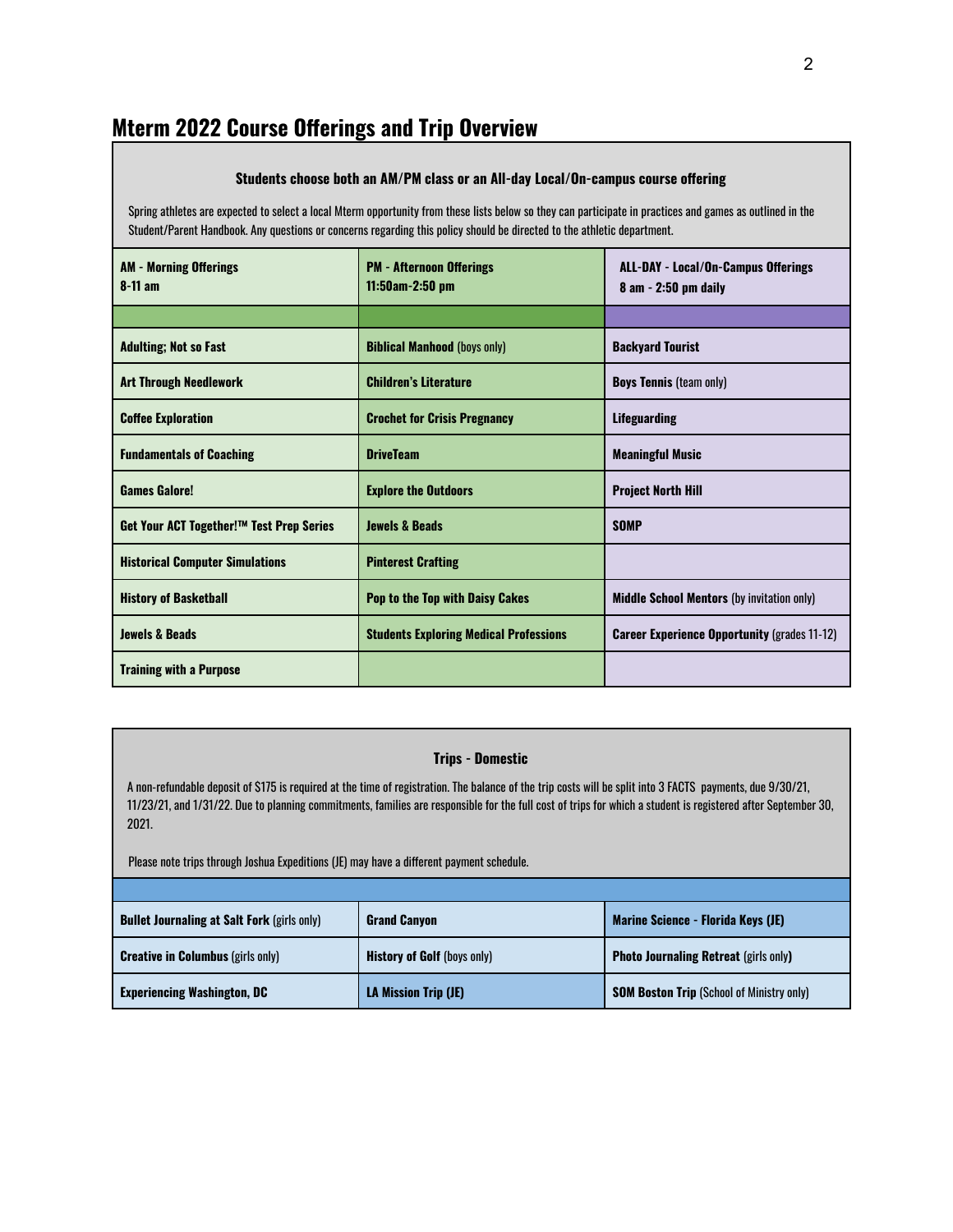# AM/PM Local/On-Campus

- students choose one AM and one PM from any price point

#### **AM - MORNING OFFERINGS**

Adulting...Not so Fast! - AM Number of students: 10; Cost: \$130 Leader: Mrs. L Cowley Grades: 10-12

Face it - there are parts of growing up that aren't so glamorous! In this Mterm, we will practice some of the basics of adult life. We'll learn how to plan a menu, grocery shop on a budget, and then prepare a meal or two for ourselves. Clueless on how to do a load of laundry and you're heading to college in a year or two? We'll visit a laundromat and get a couple of loads under our belts. Add to those experiences discussions on the basics of banking, budgeting, and making important life choices you will face in the next 5-10 years. By the end of the week, you'll be ready to sit back and enjoy high school just a little more - "adult-ing" is hard work!

#### Art Through Needlework - AM

Number of students: 10; Cost; \$25 Leader: Mrs. S Gabler Grades: 9-12

Do you struggle to be artistic or find it difficult to come up with your own designs? Learning counted cross stitch enables us to take someone else's artistic ability and create intricate works of art worthy of framing. In this class, you will learn how to read a counted cross stitch pattern and transform it into a beautiful work of art.

Coffee Exploration - AM Number of students: 10; Cost: \$155 Leader: Mr. B Weber Grades: 9-12

Do you enjoy coffee? Want to learn more about your favorite morning pick me up? If you answered yes then this is the course for you. We'll take a look at everything you need to know for that perfect "Cup of Joe". From beans and roasts, brewing methods, growing regions, and even health effects, we will cover it all. There will also be opportunities to visit local coffee shops and hear what makes their coffee unique and enjoyable.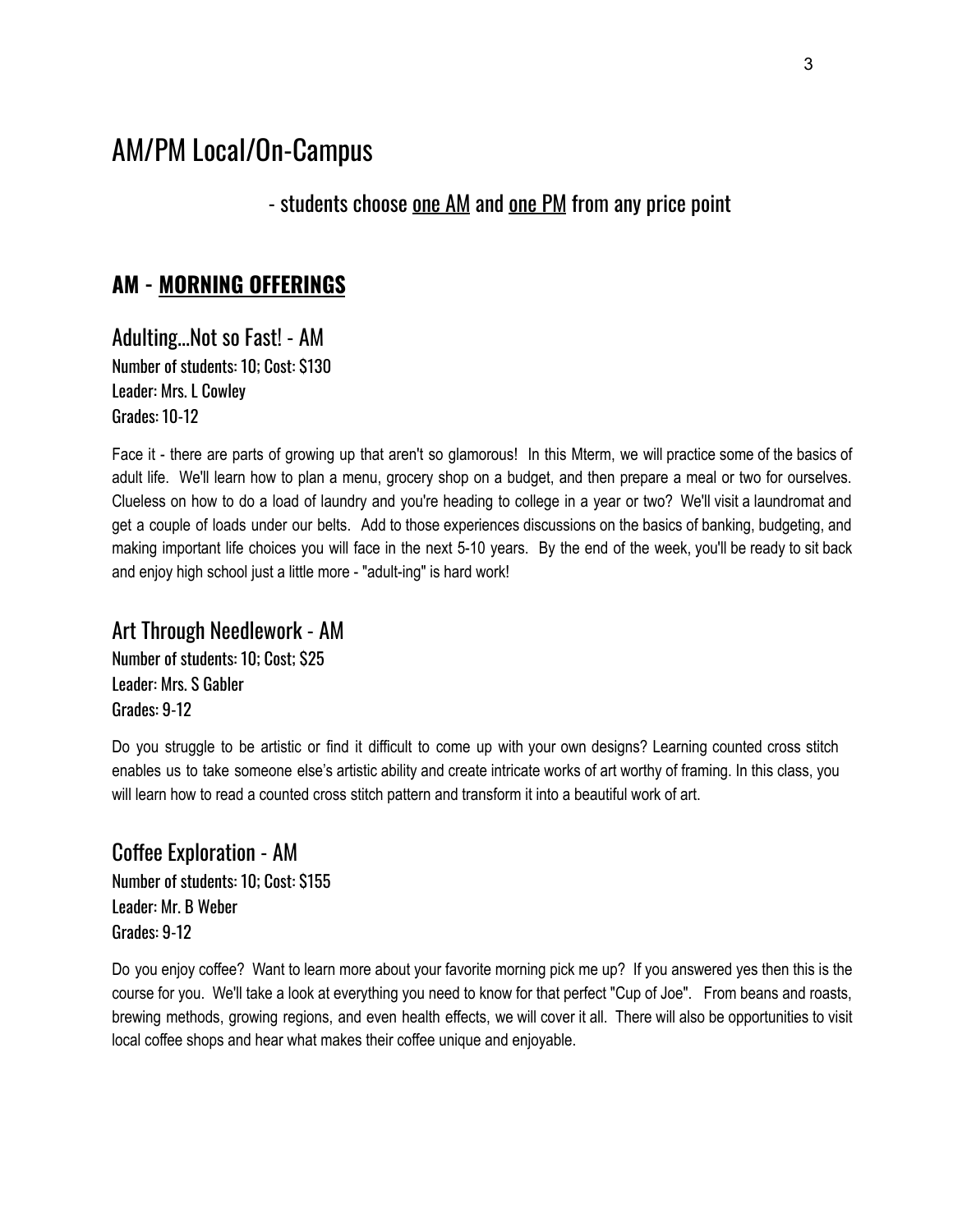#### Fundamentals of Coaching - AM Number of students: 24; Cost: \$30 Leader: Mr. R Carroscia Grades: 9-12

The course will break down the fundamentals of coaching with an emphasis on coaching football at the high school and collegiate levelS. The class will include clinic talks from other coaches as well as breaking down the twelve-month comprehensive plan to coaching describing the roles of members of a coaching staff and the head coach.

#### Games Galore! - AM

Number of students: 30; Cost: \$25 Leader: Mrs. R Pykare, Miss M Neufeld Grades: 9-12

If you get excited about the idea of playing games such as Scattergories, Mad Gab, or Apples to Apples, come spend some time with other students to strategize, compete, and win! Games may include card games, dice games, puzzles, and more. All competitors are welcome, but you must be a "team player" in order to succeed.

### Get Your ACT Together! ™ Test Prep: Mterm Series- AM

Number of students: 15; Cost: \$330

Leader: PATHworks!™ helps young adults make active decisions in academics and life and supports the adults and agencies who work with them. Young adults build on their foundation - developing their purpose, attitude, tenacity and hope - for their *successful futures.*

Grades: 9-11 only

Start by exploring your priorities and the expectation that you are successful in high school and life. Then complete a practice ACT test, learn how to interpret your scores and maximize performance on the ACT and school work.

Experience interactive sessions as we dig into the meaning of standardized tests, build personal accountability by connecting the test to future objectives, explore the main sections of the test and learn how to study to improve performance. We will conclude the week by creating our test prep action plan and exploring how our outcomes impact our next steps. Accuracy + Strategy = Performance. Get your ACT Together!™ Benefits: Personal accountability, less anxiety, maximized scores, focus and confidence.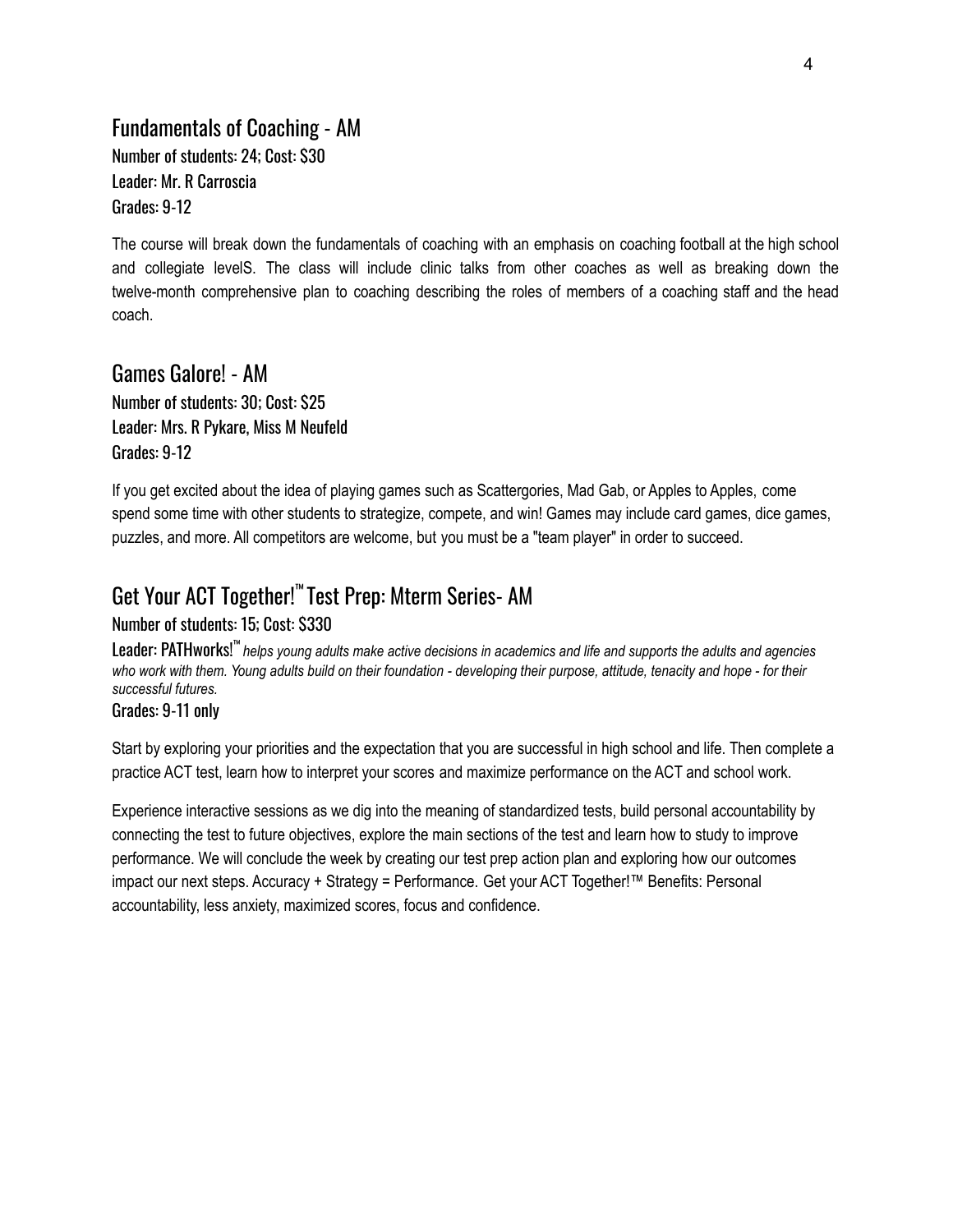#### Historical Computer Simulations- AM

Number of students: 20; Cost: \$5 Leader: Mr. C McSparran Grades: 9-12

Have you ever wondered what it was like to be Hannibal marching with the elephants or Napoleon facing his foes at Waterloo? Have you ever wished to craft glorious civilizations spanning millenniums or empires circling the globe without leaving your chair? Do you wonder if you have what it takes to face off against your fellow armchair general at CVCA? What some people call "games", we call "historical simulations." In this Mterm experience, we will spend time learning historically-set strategy games such as Civilization V, World of Tanks, and Rise of Nations and then playing together. If you like doing these things, this Mterm is for you.

#### History of Basketball - AM

Number of students: 25; Cost: \$15 Leader: Mr. J Peters Grades: 9-12

This will be a week-long extravaganza of research, discussion, and evaluation of the great plays, great teams, players, events, controversial moments, the evolution of the game, and the growth of the international game. If you like talking hoops and love history and understanding big events, this class is for you!

Jewels and Beads - AM Number of students: 10; Cost: \$65 Leader: Miss S Runyon Grades: 9-12 (girls only) Students may register for the morning or afternoon session, not both.

Students will enjoy creating beautiful pieces of jewelry (bracelets & earrings), by a method called "bead weaving." They will be using Swarovski crystals, seed beads, Czech beads, and Fireline thread. We will be following patterns that are well-designed. Each student will be making a bracelet to give to a woman at the Haven of Rest in order to brighten her day.

Training with a Purpose - AM Number of students: 24; Cost: \$35 Leader: Mr. C Harr, Mrs. L Chadima Grades: 9-12

Everything we do should have a purpose and training is no different. The goal of this class is to address purposeful training through the lens of functional strength for anyone from the athlete to the weekend warrior. The focus will be on athletic development, addressing weaknesses, and limited capacities. There will be time spent completing different types of training, reading articles, and participating in lectures.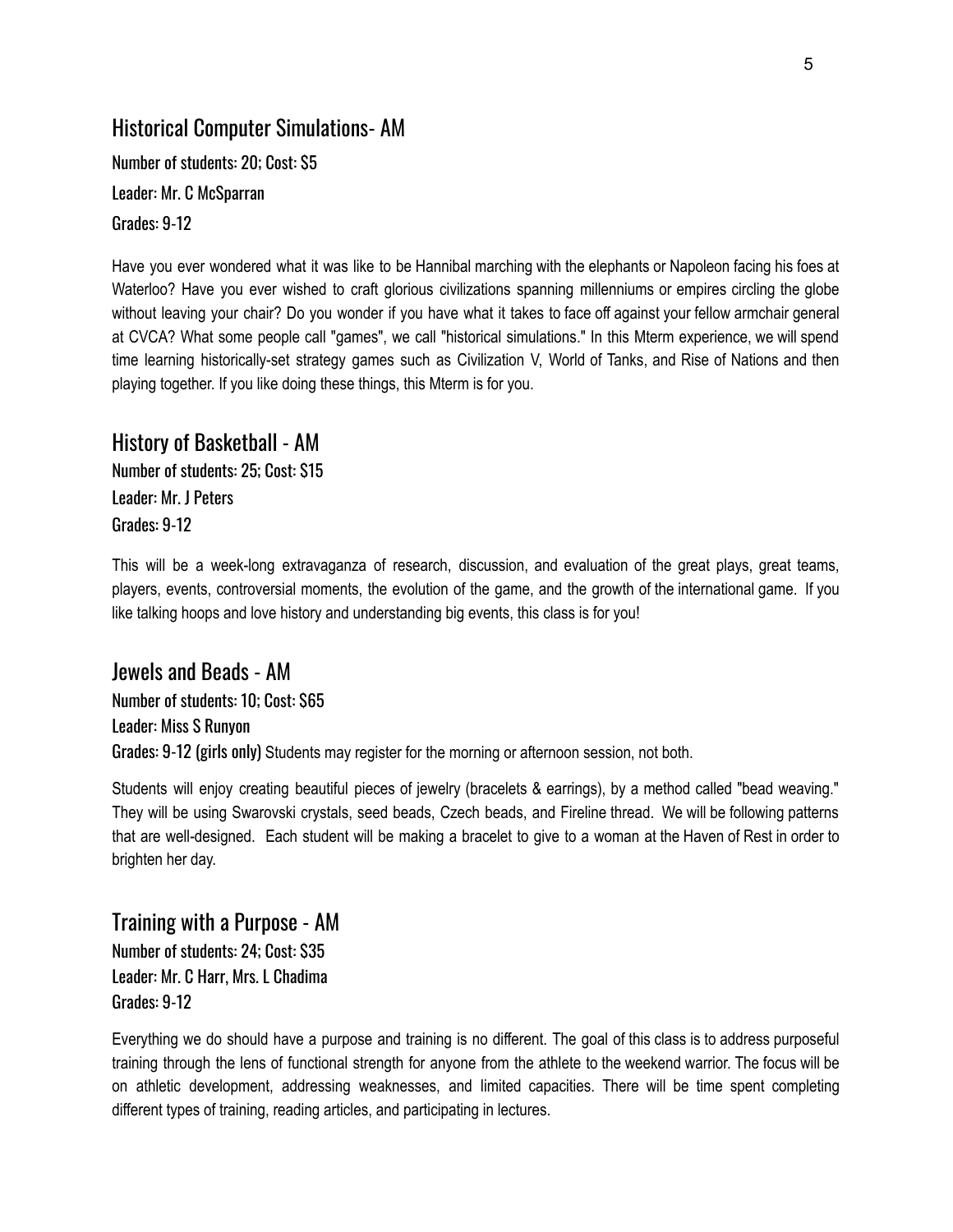#### **PM - AFTERNOON OFFERINGS**

#### Biblical Manhood - PM

Number of students: 24; Cost: \$30 Leader: Mr. R Carroscia Grades: 9-12 boys only

The objective of the course is to discuss and study the topic of Biblical Manhood, comparing and contrasting what the world and what the Bible has to say about manhood. The focus will be to answer the question: "What does it mean to be a man?" The course will provide timeless truths and practical insights on how we can live to be the men God intended for us to be. To develop men who are committed to follow the courageous footsteps of Jesus into authentic manhood; men who will reject passivity, accept responsibility, lead courageously and expect the greater reward (invest eternally). The book from which those 4 cornerstones of manhood come from is, Raising a Modern-Day Knight, by author-pastor Robert Lewis; he shares a unique approach to shaping a boy into a man by equipping him with three essential elements: a vision, a code of conduct, and a cause (Christianity) in which to invest his life.

Children's Literature - PM Number of students: 25; Cost: \$25 Leader: Miss E Wides Grades: 9-12

Many of us have a favorite book from childhood; we remember reading it with parents, teachers, siblings, or classmates, or we enjoyed discovering the tale on our own, perhaps reading a book independently for the first time. How do children's books appeal to children, stretch children's thinking, help them process difficult events and concepts, and engage them through illustration? How many words per page, statements, questions, or pictures are appropriate for the age of a young reader? What sorts of books stay in a child's memory as he or she matures? What works of children's literature are most famous, and why? In this Mterm class, we will explore these questions together and work individually or collaboratively to design and create a children's book.

Crochet for Crisis Pregnancy - PM Number of students: 20; Cost: \$105 Leader: Miss J Barbieri Grades: 9-12

Do you enjoy creating beautiful comfort items for others? This Mterm opportunity will teach you the skill of crocheting and the value of service! You will be trained in the basic stitches of crocheting, and use your new skills to create baby blankets for new mothers. (Depending on student interest and skill level, the class may include more advanced stitches as well!) Most of this class will involve working on our project while enjoying snacks, fellowship, and watching the TV show about Jesus, *The Chosen*. On the last day of the Mterm, we will deliver our creations to a care pregnancy center and volunteer for the afternoon.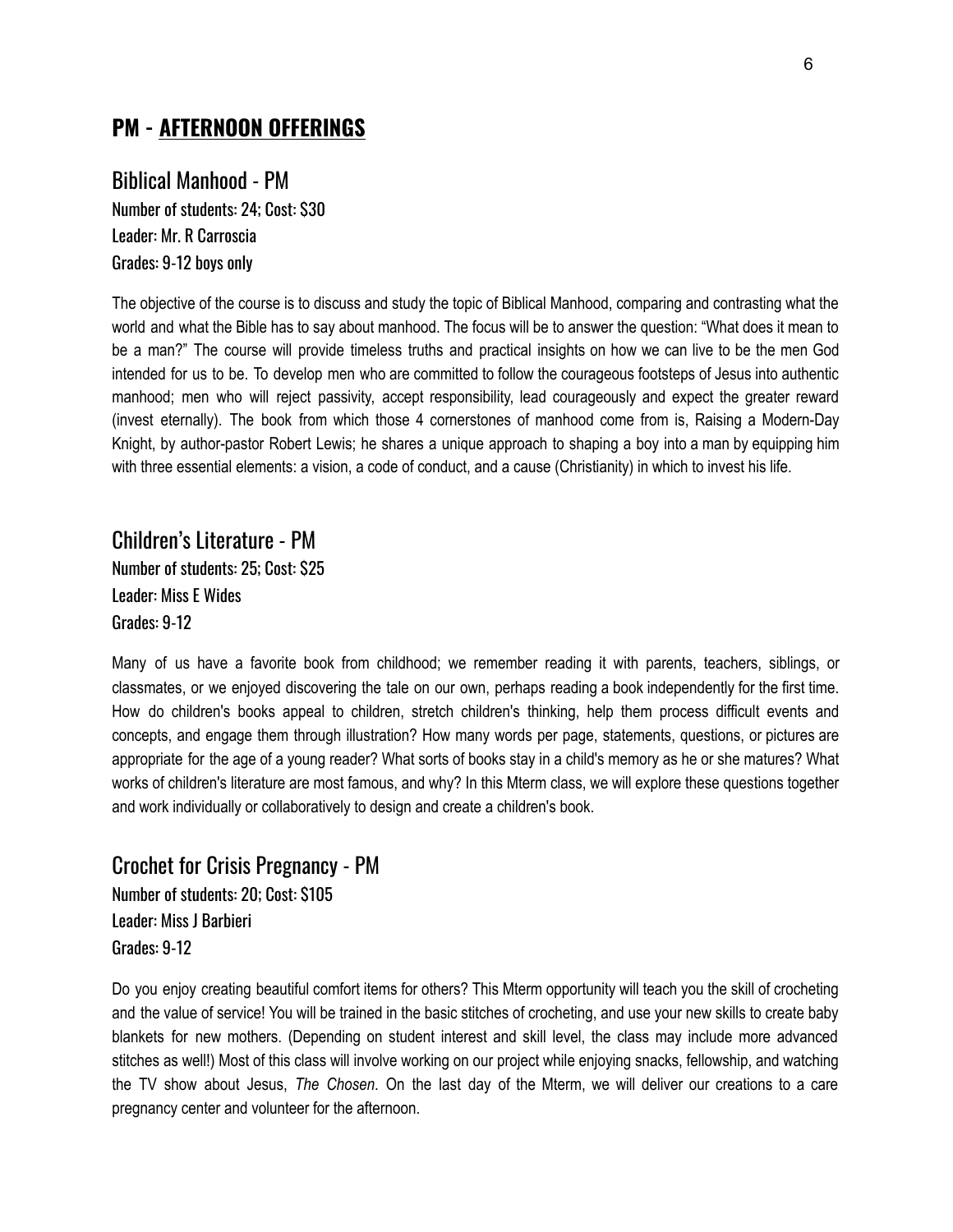#### Driving Education - PM

Number of students: 24; Cost: \$795\* Leader: DriveTeam Grades: 9-12 (Students **must** have learners permit by the start of Mterm)

**Advisory:** Students **must** attend a two-day "Vehicle Dynamics Course Hands-On Skills Training in a Controlled Environment". The Skills Training will be arranged by Drive Team in conjunction with parents prior to March term.

\*Cost of course covers the entire DriveTeam Package, not just the 5 days of Mterm.

Drive Team offers a four-level, state-licensed program that far exceeds Ohio's minimum requirements for driver education. Students will complete the "Academics of Driving" portion of the program during Mterm. Lessons will focus on traffic laws, traffic signs, and the responsibilities of driving. A workbook is provided. After Mterm, DriveTeam will arrange with individual students for the "On the Road, In-Car Instruction" portion of the program; this will be followed by the "Exit Appointment."

**DriveTeam** is a local provider of Performance Based Driver Education for teens. They teach and train each student until he or she is ready to "solo" as a safe driver. More information about the company can be found at [DriveTeam](http://driveteam.com/).

#### Explore the Outdoors - PM Number of students: 44; Cost: \$55 Leader: Mrs. J Meszaros, Ms. A Wagner Grades: 9-12

There are 16 Metro Parks in Summit County alone. Many parks exist due to the foresight of a few visionary individuals, including F.A. Seiberling. He donated more than 400 acres to expand Sand Run Metro Park. Land that he owned from 1920 to 1948 was purchased by Summit Metro Parks in 1964 to become the Nature Realm. Come hike local trails with us! Discover beautiful wetlands, ponds, meadows, forests, hilly terrain, suspension bridges, etc. Walk along with us as we look for coyotes, deer, rabbits, and so many other types of wildlife. After our afternoon hike, we will visit local coffee shops and ice cream parlors to finish the day.

Jewels and Beads - PM Number of students: 10; Cost: \$65 Leader: Miss S Runyon Grades: 9-12 (girls only) Students may register for the morning or afternoon session, not both.

Students will enjoy creating beautiful pieces of jewelry (bracelets & earrings), by a method called "bead weaving." They will be using Swarovski crystals, seed beads, Czech beads, and Fireline thread. We will be following patterns that are well-designed. Each student will be making a bracelet to give to a woman at the Haven of Rest, in order to brighten her day.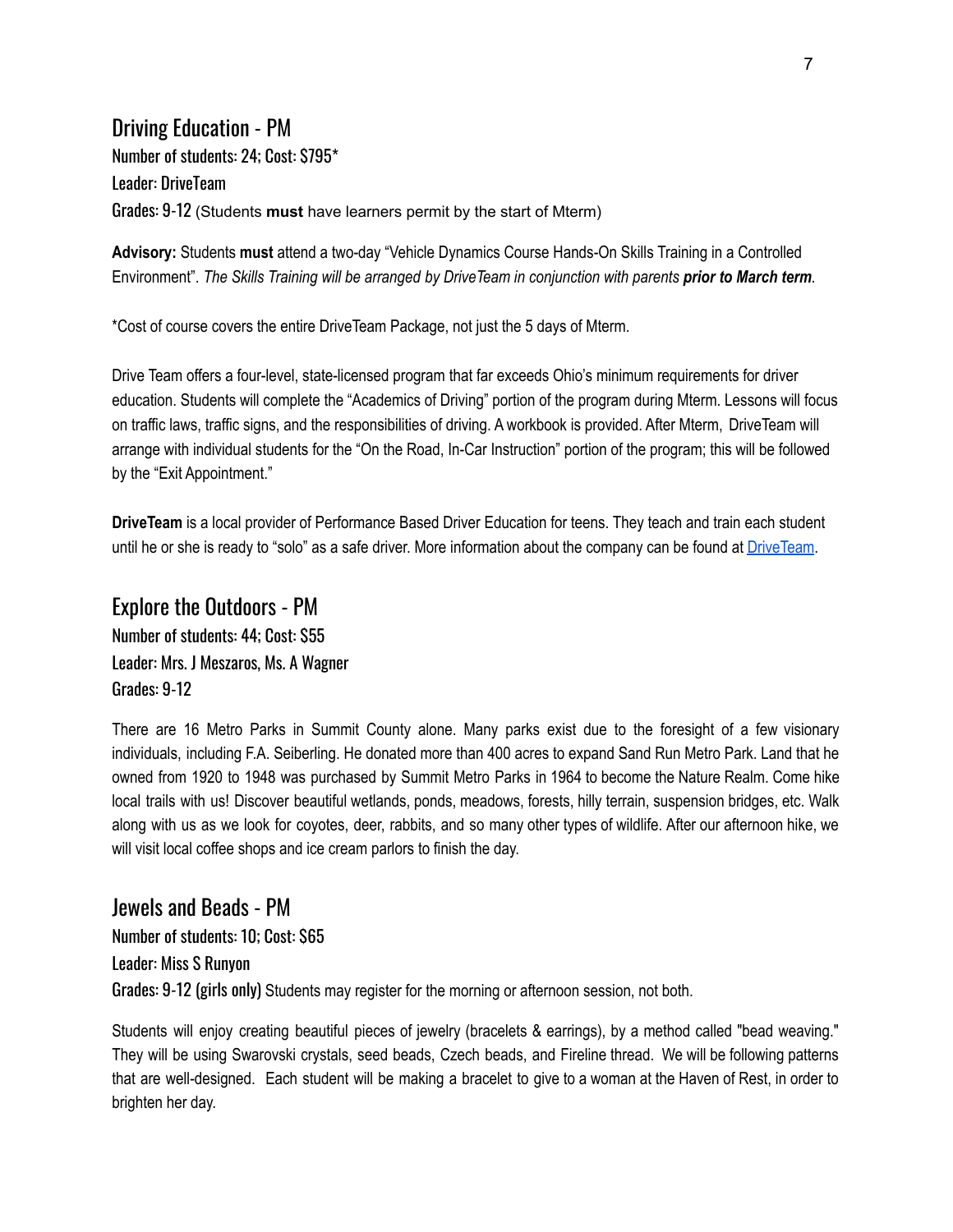#### Pinterest Crafting - PM

Number of students: 15; Cost: \$55

Leader: Mrs. V Krupa Grades: 9-12

As you've scrolled through Pinterest or other websites, you may have seen some impressive crafts and wondered, "Could I make that?" This Mterm is your chance to find out. You do not have to be a master crafter to join; you simply need the willingness to jump in and express yourself. We will attempt a variety of crafts including terrariums, cross-stitching, decorating banners, and much more. Crafting is for everyone, so get your glue guns ready and join us!

Students will be asked to bring their own yarn. A description of the yarn weight will be sent out before Mterm starts.

#### Pop to the Top with Daisy Cakes- PM

Number of students: 15; Cost: \$105 Leader: Mrs. A Mucha Grades: 9-12

This class will teach you the basics of cake popping--from cake baking to putting the finishing touches on your pops. All participants will walk away from this class with a thorough knowledge of how to make their own cake pops, as well as lots of cake pop samples to share with their friends and family! Included in the class will be a class competition, as well as a Pop It Forward service opportunity.

#### Students Exploring Medical Professions - PM

Number of students: 25; Cost: \$25 Leader: Mr. P Charvat Grades: 9-10

Interested in the field of Medical Professions? There are literally hundreds of different types of careers available in the Medical Professions: nutritionists, dietitians, chiropractors, dentists, occupational therapists, optometrists, pharmacists, physical therapists, physician assistants, physicians, surgeons, podiatrists, speech-language pathologists, registered nurses, respiratory therapists, radiation therapists, and veterinarians just to name a few! This course will take a broad look into all the Medical Professions through guest speakers, hands on projects, and discussions. If you are contemplating applying to our School of Medical Professions as a junior, this investigative course will give insight into that decision.

Advisory: *Participating in this course does not guarantee acceptance into the School of Medical Professions.*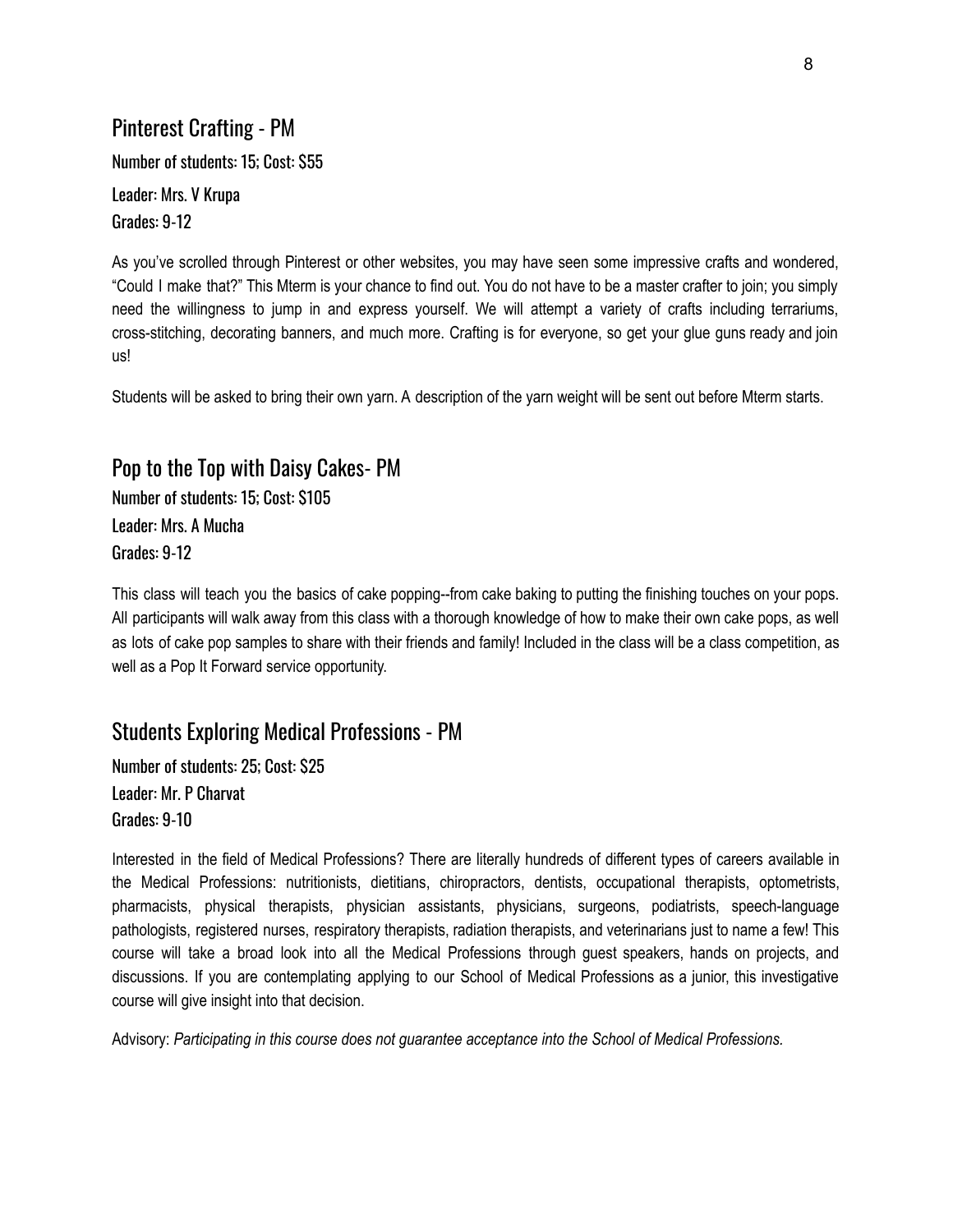# All-day Local/On-campus

Backyard Tourist- ALL Number of students: 44; Cost: \$130 Leader: Mrs. Riordan, Mr. Riordan Grades: 9-12

Northeastern Ohio has a lot of great places to visit, but oftentimes, we take them for granted, meaning to see them "one day." Make "one day" happen in March 2022! With a combination of guided tours, presentations, and individual or small-group exploration, we'll visit multiple different places each day (Akron Zoo, Pro Football Hall of Fame, Artisan Coffee, Haven of Rest, Hale Farm and Village, etc.), as well as having lunch at different local restaurants. Come explore the sightseeing opportunities in our own backyard!

Prerequisite: an open mind, an enthusiastic spirit, and an interest in learning more about a variety of area attractions.

#### Boys Tennis- ALL

Number of students: 24; Cost: \$190 Leader: Mr. D Ramey, Mr. J Fairfax Grades: 9-12

This is a local trip required for boys playing high school tennis. Join us as we spend the week traveling between CVCA, Camp Carl, and local tennis clubs. The week will be split between day time activities and spending a couple of nights at Camp Carl. We'll be playing lots of tennis, completing a mental toughness course, conditioning, hiking, fellowshipping together, growing closer, working on a service project, enjoying camp activities, and learning more about what a true community is.

Prerequisite: For all high school boys tennis team members and those planning to play high school tennis.

#### Lifeguarding - ALL

Number of students: 12; Cost: \$155

Leader: Cuyahoga Falls Natatorium Staff, CVCA staff supervision on site

Grades: 9-12

.

Prerequisite: Must be 15 years old by the end of class and pass a swimming test prior to the start of Mterm: \*Pre-course skills check=300 yard swimming, 2-minute tread without the use of arms, and timed brick retrieval

Looking for a summer job? (job not guaranteed) Have you always wanted to twirl a whistle? Perhaps a lifeguarding certificate will open the door to many opportunities. Receive the following certifications: Lifeguard Training, CPR for the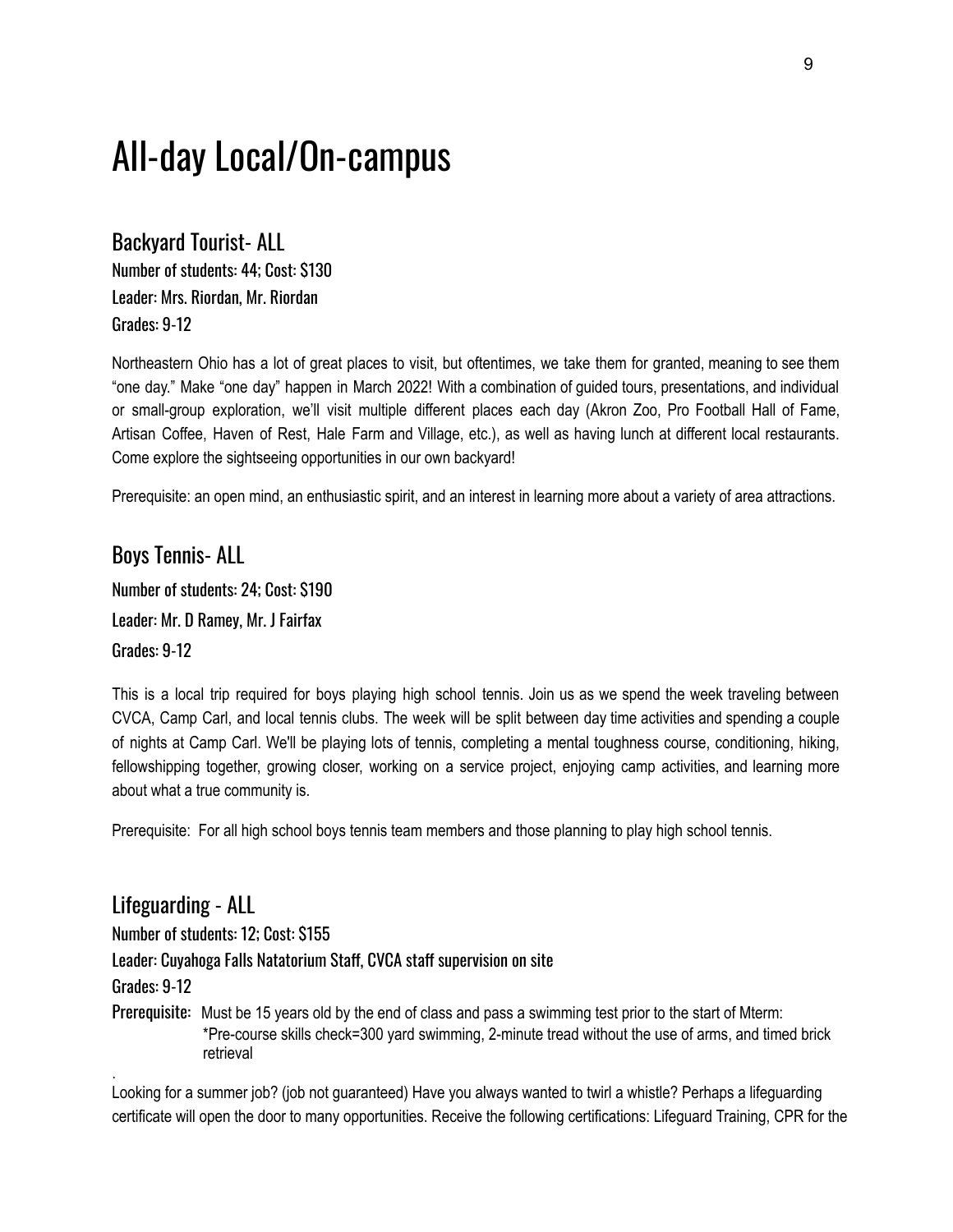Professional Rescuer, Automated External Defibrillation (AED), and Blood Borne Pathogens (BBP). Students MUST be 15 to take the class and complete a swim test prior to the beginning of March at a time determined by CVCA.

Students supply their own lunch Monday-Thursday. Friday lunch is provided.

#### Meaningful Music - ALL

Number of students: 24; Cost: \$25 Leader: Mr. Ling Grades: 9-12

With top touring musicians and professional engineer guest-speakers, one-on-one musical mentorships, hands-on live recording experiences, and a legitimate live show with your songs in the spotlight, this is a CAN'T MISS course for musicians and vocalists alike!

Whether you are a novice or expert songwriter, this course will help you apply "best practice" to your songwriting and will encourage you to share your creative voice. In this class you will:

- 1) Collaborate with other musicians
- 2) Work with a seasoned musical professional to hone your songs
- 3) Share your creations in an encouraging environment
- 4) Sit in on guest speakers sharing their own experiences with songwriting and recording
- 5) Participate in daily devotions with an emphasis on the creative
- 6) Apply "best practices",
- 7) Play your songs in a live performance at a legitimate live venue,
- 8) Record your songs in a live-recording session, and MUCH MORE!

Come be a part of a course that you won't soon forget!

Note: Students responsible for lunch.

#### Project North Hill - ALL

Number of students: 7 Cost: \$35 Leader: Mrs. Miller Grades: 9-12

Spend the week working with Legacies of Success, a Christian Community Development Corporation that works to improve housing in the North Hill neighborhood of Akron. You will have the opportunity to help rehab a house that will become a family's first home. Have some fun learning basic construction skills (i.e. drywalling, painting, flooring, plumbing) and learn more about a ministry that is working to show love to our neighbors in North Hill.

Note: Students must pack a lunch. Wear clothes you don't mind getting dirty as we will complete construction projects daily.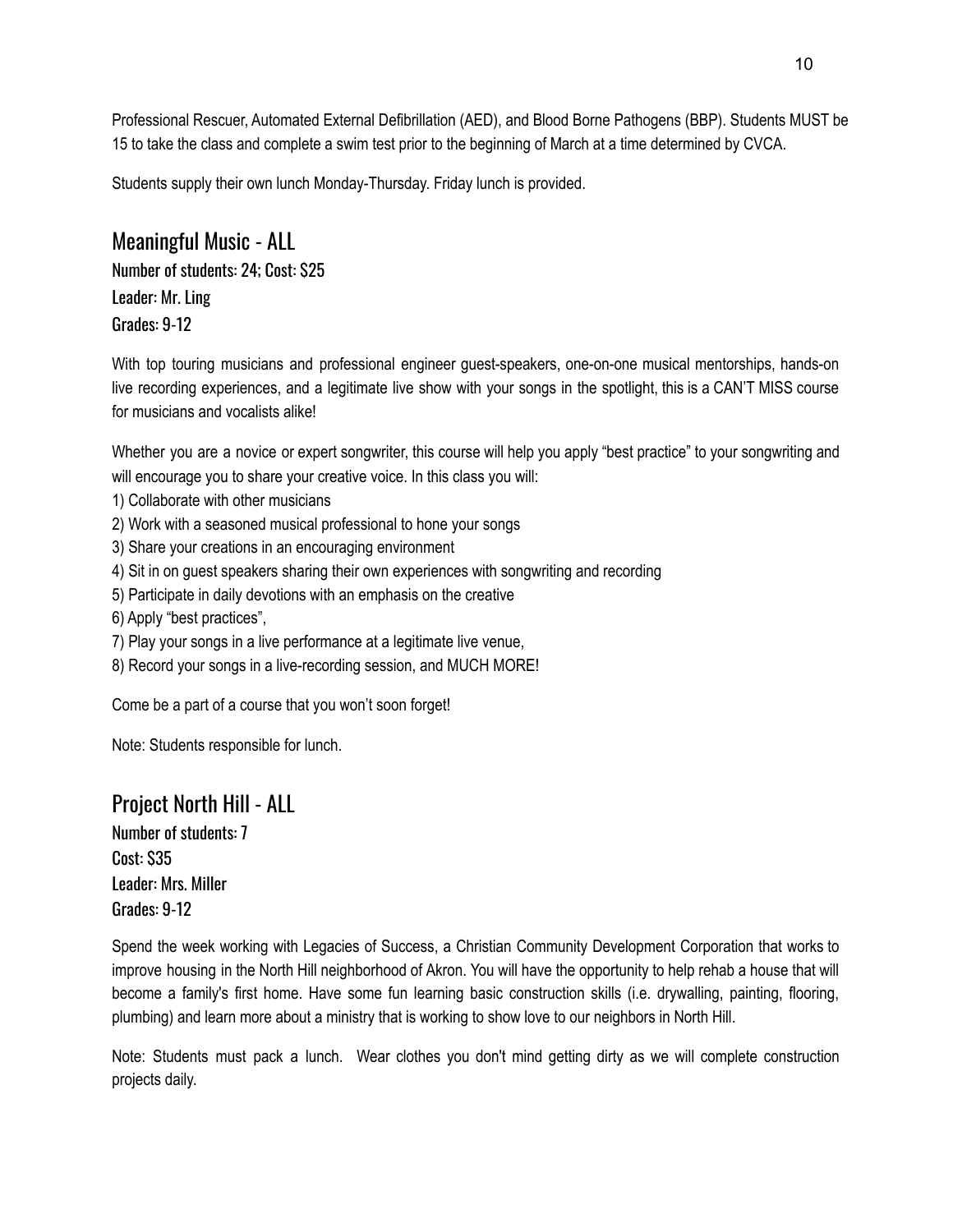#### SOMP Rotation- ALL Number of students: 25; Cost: \$105 Leader: Mr. Lyons Grades: 11-12 (SOMP Students priority)

Students will experience daily bus trips to NEOhio hospitals, medical offices, college campuses, and businesses related to medical and allied health professions. A combination of presentations, tours, and hands-on experiences will provide students with multiple opportunities to learn more about medical career opportunities.

### Career Experience Opportunity (CEO) - ALL

Number of students: 100; Cost: \$5 Leader: Mrs. L Staker Grades: 11-12

Career Experience Opportunities provide an ideal time for students to observe and learn about a profession by shadowing a host in the local community. This is a chance for students to dive into the working world while considering future educational and vocational choices.

CEO Requirements:

- students arrange one or more host sites for a minimum of 30 hours during Mterm
- display appropriate and professional personal/ social skills at the host site
- participate in the CEO digital classroom during Mterm (expect to answer 2-3 questions daily)
- expect an on-site visit from CVCA faculty or staff during your experience
- write a 2-3 page reflection paper on your CEO

Notes:

In order to participate in a CEO for Mterm, **students must obtain the permission of a host and host site**. Students must be willing to contact potential hosts and share the requirements of a CEO. Consider contacting family, friends, and church members to see if they have suggestions of possible hosting sites in your career field of interest. *We do not recommend a CEO under the direct supervision of a parent.*

Students may participate in a CEO during both their junior and senior year provided different host sites are selected.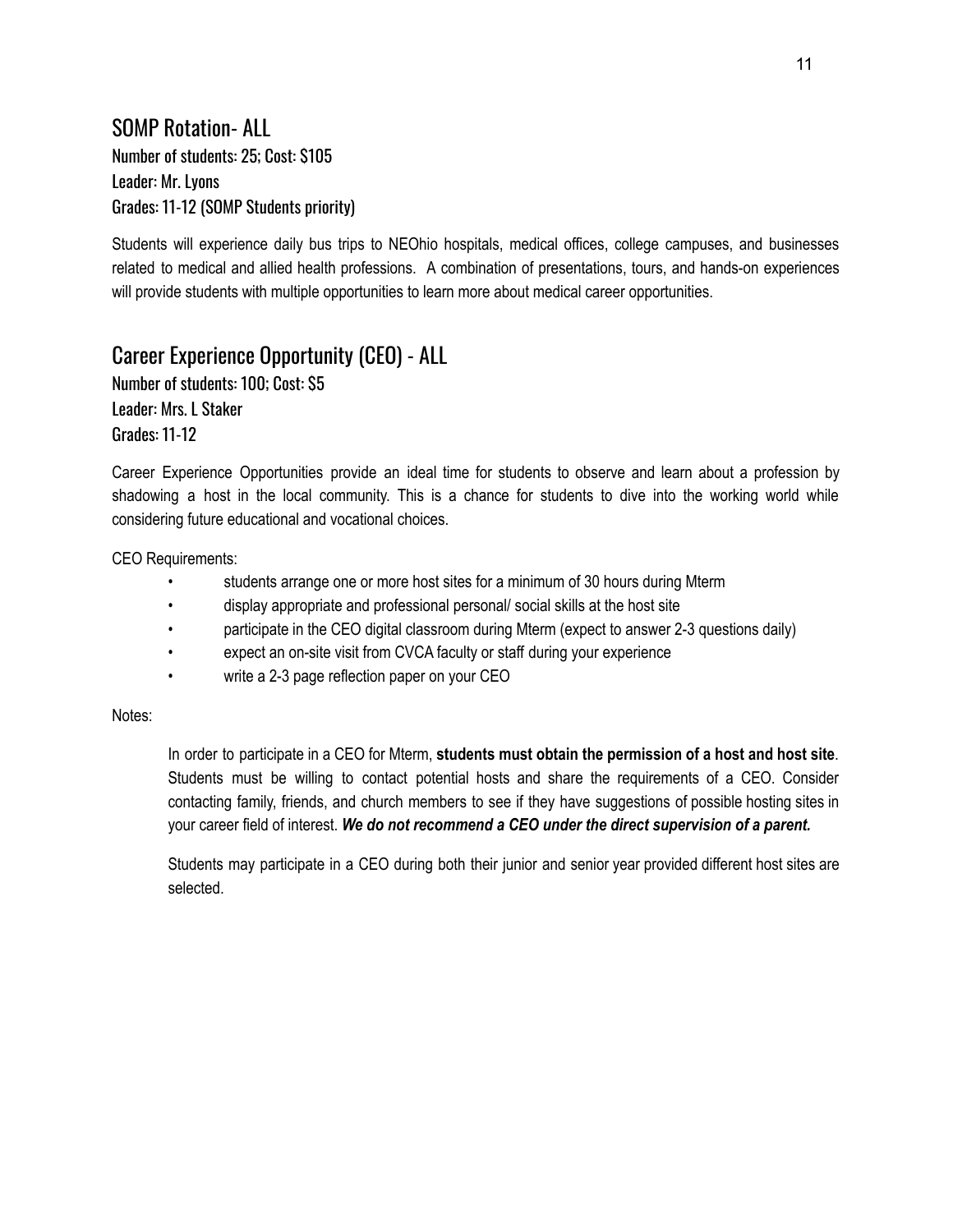# TRIPS - Domestic

- ➔ a **non-refundable deposit of \$175** will be required at the time of registration. The balance of the trip costs will be split into 3 FACTS payments, due September 30, 2021, November 23, 2021, and January 31, 2022. Due to planning commitments, families are responsible for the full cost of trips for which a student is registered after September 30, 2021. [Note: Trips through Joshua Expeditions may have a different payment schedule.]
- $\rightarrow$  Spring athletes are expected to select a local Mterm opportunity so they can participate in practices and games as outlined in the *CVCA Student/Parent* Handbook, page 51. Any questions or concerns regarding this policy should be directed to the athletic department.

# Bullet Journaling at Salt Fork Lodge- TRIP

Number of students: 20; Cost: \$285 Leader: Mrs. L DiPaolo Grades: 9-12 Girls only

Bring peace, beauty, and order into your daily life by learning the techniques of bullet journaling, a planning system that combines methods of organizing, journaling, making lists, and managing tasks and events to create a colorful planner made just for you...by YOU!

Join us as we spend three days (two nights) in Cambridge, Ohio, to learn, worship, enjoy fellowship together, and relax at beautiful Salt Fork Lodge. This rustic mid-century lodge will give us room to roam. Settle down by a fireplace...snuggle into a rocking chair that overlooks the beautiful grounds...play Marco Polo in the pool...or swirl your worries away in the hot tub. You'll have time to plan, dream, reflect, and create!

In this beautiful setting, we will connect with God and each other and get our lives on track -all through the medium of bullet journaling. Each participant will receive a blank dot-grid journal and other fun and practical bullet journaling supplies.

Kick your planning and creative skills up a few notches, and join us for a refreshing time of connecting and creating at Salt Fork Lodge!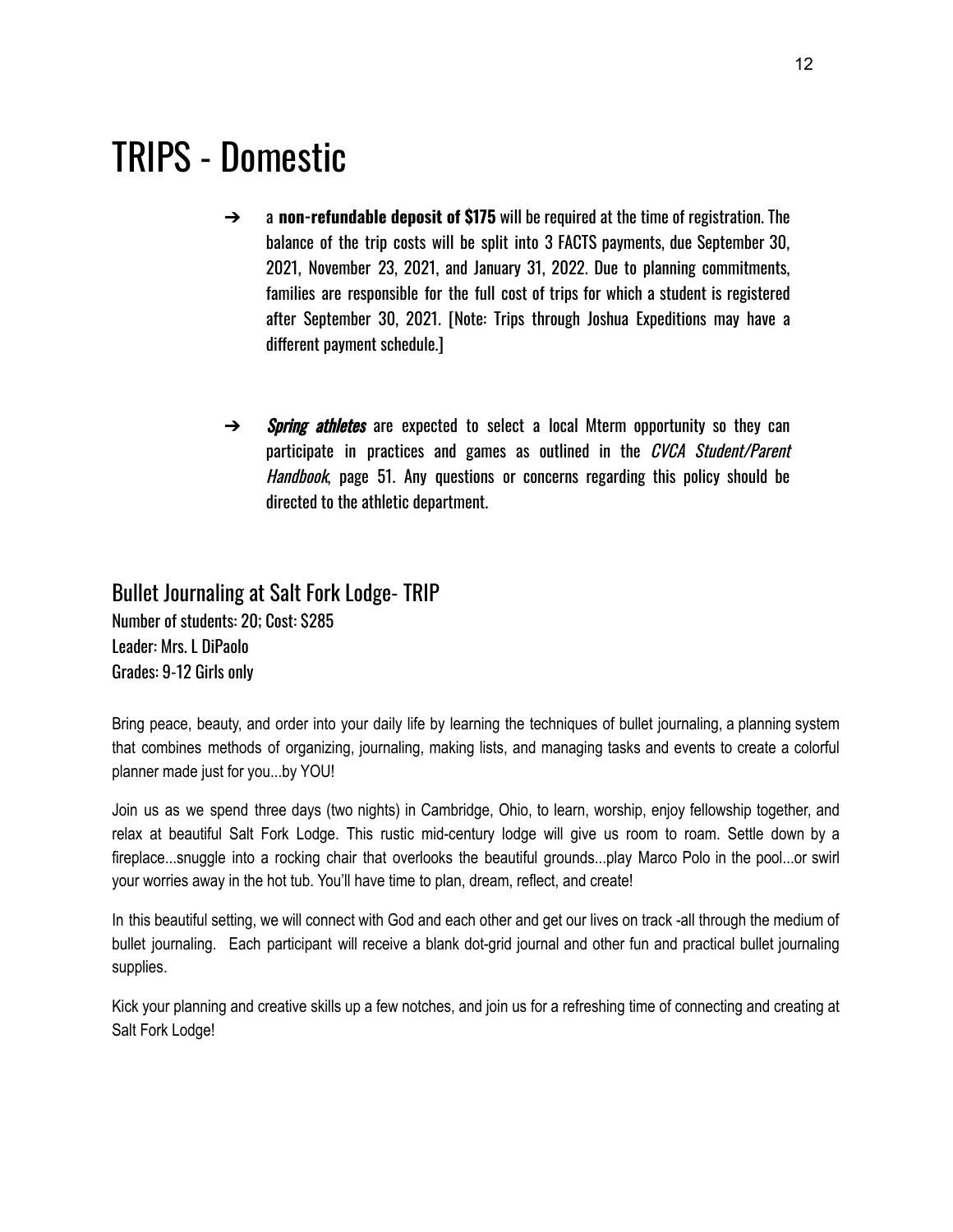#### Creative in Columbus - TRIP

Number of students: 12; Cost: \$555 Leader: Mrs. K McSparran, Miss A Foti Grades: 9-12 Girls only

Come get creative in Columbus. We will explore the city with an artistic eye as we visit museums, experience Otherworld, Franklin Park Conservancy and Botanical Gardens, and enjoy Columbus. Join us for some great art and amazing discoveries right here in Ohio!

Experiencing Washington, D.C. - TRIP Number of students: 40; Cost: \$655 Leader: Miss L O'Brien Grades: 9-12

Bring old pages to life by experiencing our capital city up-close! On this 4-day/3-night trip, we will visit some of the most significant locations and museums our country has to offer, including the Smithsonian, the National Mall & surrounding monuments, Capitol Hill, the Holocaust Museum, the Flight 93 Memorial, Arlington National Cemetery, and a stop by Mount Vernon (George Washington's estate). A tour inside the White House & Capitol will be requested (although not guaranteed)! We will also be getting a feel for the city as we ride public transportation and enjoy the local cuisine.

This trip will be an amazing opportunity for both history enthusiasts as well as the culturally curious!

Grand Canyon - TRIP Number of students: 40; Cost: \$1310 Leader: Mr. J Samsonas, Mr. A Armstrong Grades: 9-12

Every year, millions of visitors come from all over the world to view the Grand Canyon. Most come and spend several hours along the rim before departing. A small percentage venture down into the vast expanse for a mile or so. An even smaller number journey into the heart of the canyon and experience one of the greatest natural wonders in the world from the inside out. God willing, this coming Mterm we will do just that. Our five day trip includes three days of hiking in the Grand Canyon. During that time, we will hike over twenty-five miles in some of the most rugged and beautiful terrain you'll see in this life. Each day we will hike down into the canyon before heading back to the hotel each night to eat, rest and relax. The \$1,300 cost of the trip includes airfare, van transportation, hotel accommodations and a \$100 food stipend. This trip is recommended for those who enjoy hiking, are in decent physical shape, are not known to make impulsive decisions and who are not afraid of heights!!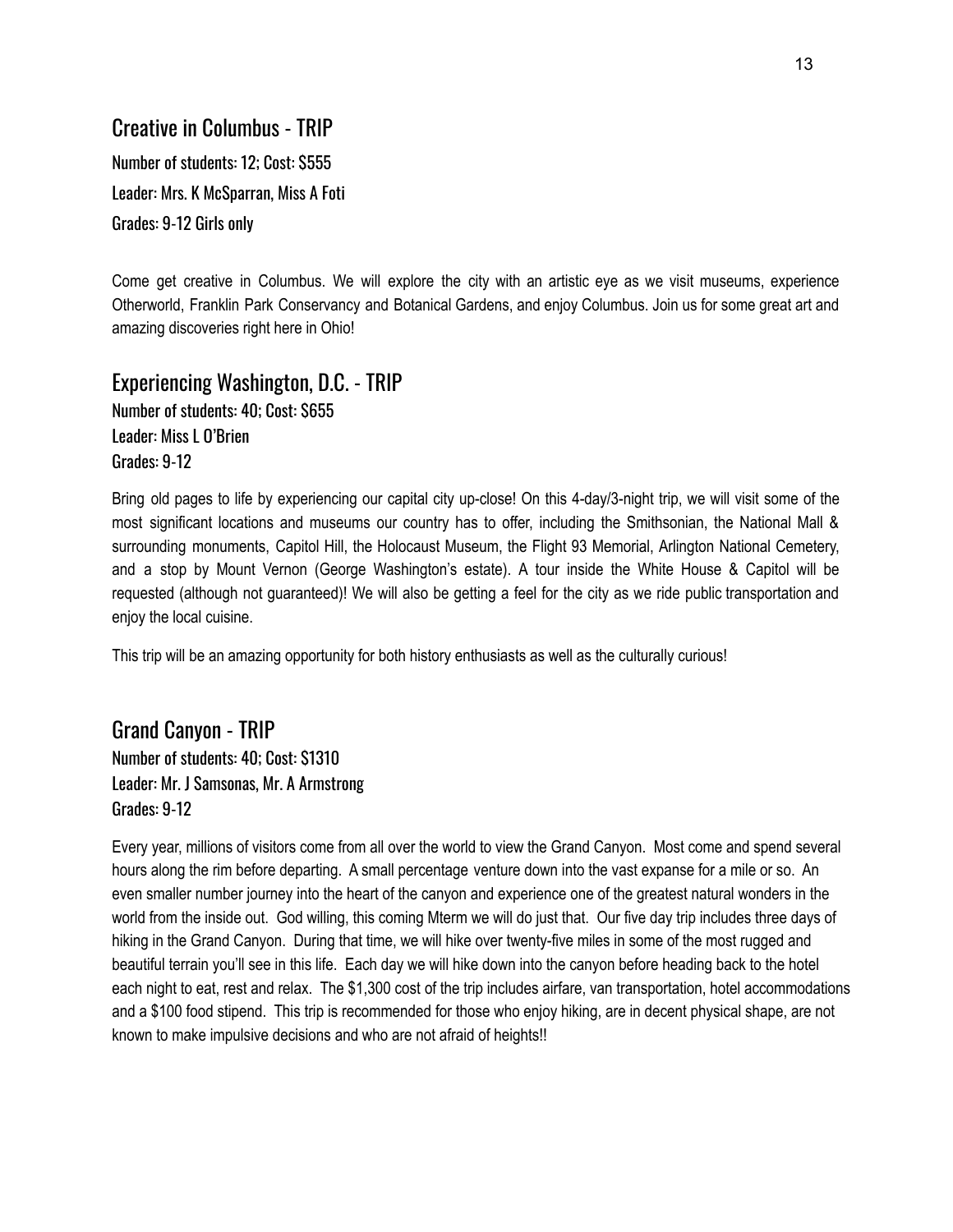# History of Golf and Course Architecture - TRIP Number of students: 10; Cost: \$2,210

Leader: Mr. D Fairchild, Mr. M Brower Grades: 9-12 (Boys only)

Prerequisite: Students must have their own golf clubs and a moderate level of golf experience.

Students will have the opportunity to travel to Pinehurst, North Carolina, "The cradle of golf in the United States". Together we will study the history of golf in the United States and learn about the different schools of golf course architecture through the wide variety of courses in the area.

# LA Missions - TRIP (Joshua Expeditions)

Number of students: 32; Cost: \$1450 Leader: Mr. S Hyatt, Mrs. G Hutt, Mr. J Morales Grades: 9-12 (students must be 15 years old or older)

Spend intentional time sharing the love of Christ on this Missions in Los Angeles trip! Not only will your group graciously serve the victims of human trafficking, abuse, homelessness, and poverty on this trip but you get the opportunity to encourage and inspire those whose lives have been changed by the Lord. Be inspired as you go and spread the good news of Christ's love in the City of Angels!

## Marine Science in the Florida Keys - TRIP (Joshua Expeditions)

Number of students: 40; Cost: \$2030 Leader: Mr. D Kamp, Mrs. C Kamp, Mr. C Rupe Grades: 9-12

Prerequisite: Students must be able to swim.

"The world is the true classroom. The most rewarding and important type of learning is through experience, seeing something with our own eyes." ~ Jack Hanna

Come and see the beautiful creation of marine science in the Florida Keys. Every moment of this trip will be a true classroom experience starting with a squid dissection, kayaking in the mangroves, a Shallow Bay study, a morning snorkeling excursion, airboat ride through the Florida Everglades, time at a Gator farm, a night wade, a nocturnal species study, exploring Dry Tortugas National Park, and so much more. Joshua Expeditions introduces concepts of environmental science, marine biology, and life science in a fun and interactive way that you just won't want to miss.